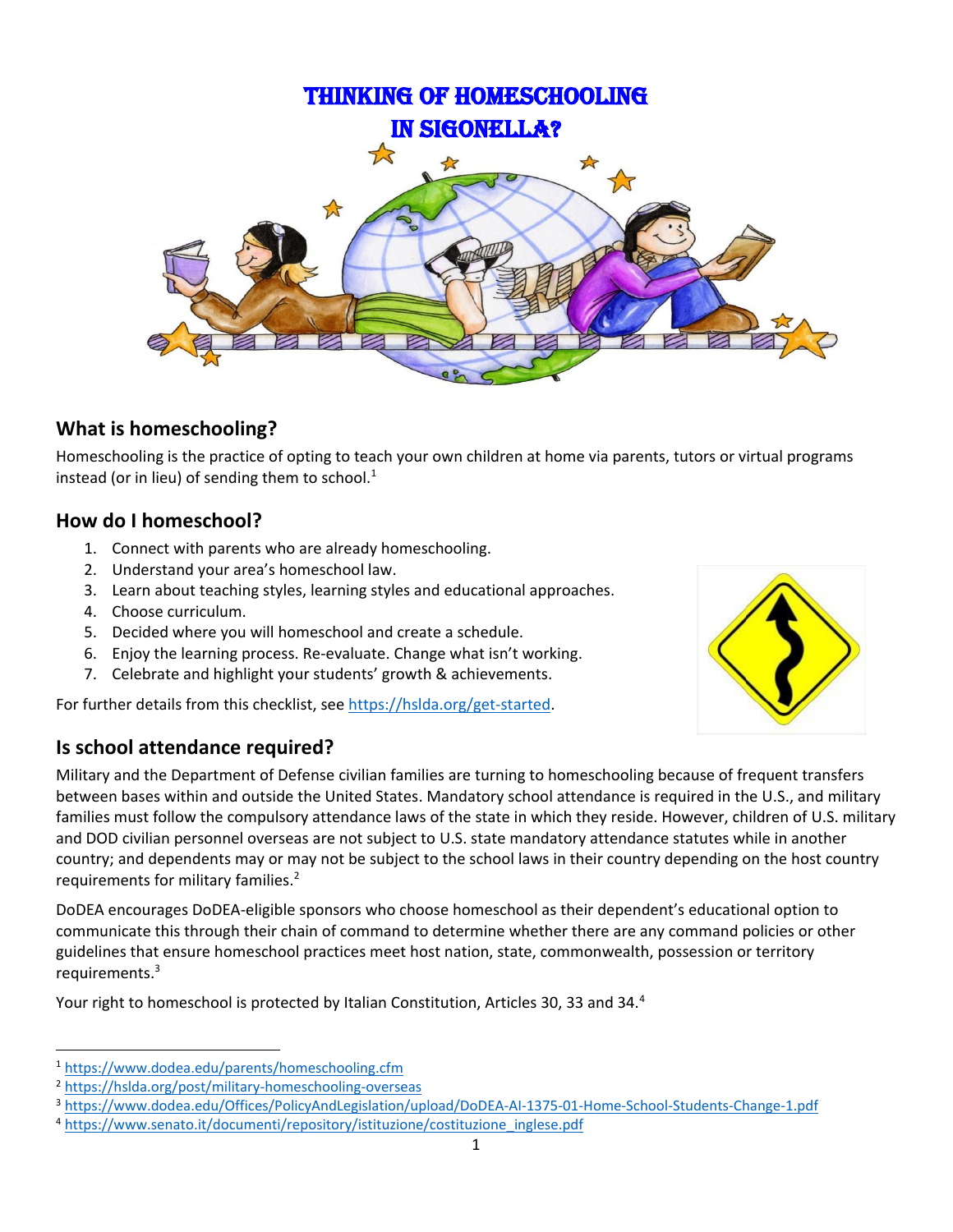## **How much does homeschooling cost?**

Budget-friendly ways to source your curriculum:

- Look for opportunities to borrow or rent curriculum
- Discover the library
- Watch for used book sales
- Don't forget about online used book sources
- Consider reusable or multi-level curriculum
- Check out free curriculum

Estimate your budget:

Cheapest Approach: \$50-100 per student

- Consider finding these services for free or can exchange your services with someone else. Moderate Approach: \$300-500 per student
- Includes a few paid extras like co-ops, tutors, online courses or extracurricular classes like art or music. Most Expensive Approach: \$500 or more
	- Includes paying for tutors, online classes, video courses, correspondence schools or all-inclusive curriculum packages.<sup>5</sup>

#### **TIP: Look for separate Facebook group (i.e., "Patriotic Homeschool Group" vs. "Patriotic Homeschool Resale Group")**

# **Can I receive any financial provisions?**

No financial support is available through the Non-DoD Schools Program (NDSP) to attend schools other than the DoDEA schools on the Support Site.<sup>6</sup>

#### **What curriculum is available?**

- Complete curriculum packages ("boxed curriculum")
- Online courses
- Subject-based curriculum
- Integrated studies/unit studies

#### **How do I compare curriculum?**

- Student-paced or program-paced curriculum
- Comprehensive curriculum or supplemental curriculum
- Independent learning or teacher-led curriculum
- Online curriculum or textbook/workbook
- Automated grading or manual grading

When you find a homeschool curriculum provider that you think may work, find out if you can access the material on a trial basis.

# **What does "accreditation" mean?**

Accreditation means that the homeschool has been inspected by an outside, independent agency who has determined it to meet accepted standards for schools. These standards include the seriousness of the course of studies, the managing of academic records, accounting practices and business practices.<sup>7</sup>

**TIP: Check to see if your state requires curriculum to be accredited and if that curriculum is accredited in that state.**



<sup>5</sup> <https://hslda.org/post/homeschooling-on-a-budget-or-no-budget>

<sup>6</sup> <https://installations.militaryonesource.mil/military-installation/naval-support-activity-naples/education/education>

<sup>7</sup> <https://www.homeschool.com/articles/Overseas/>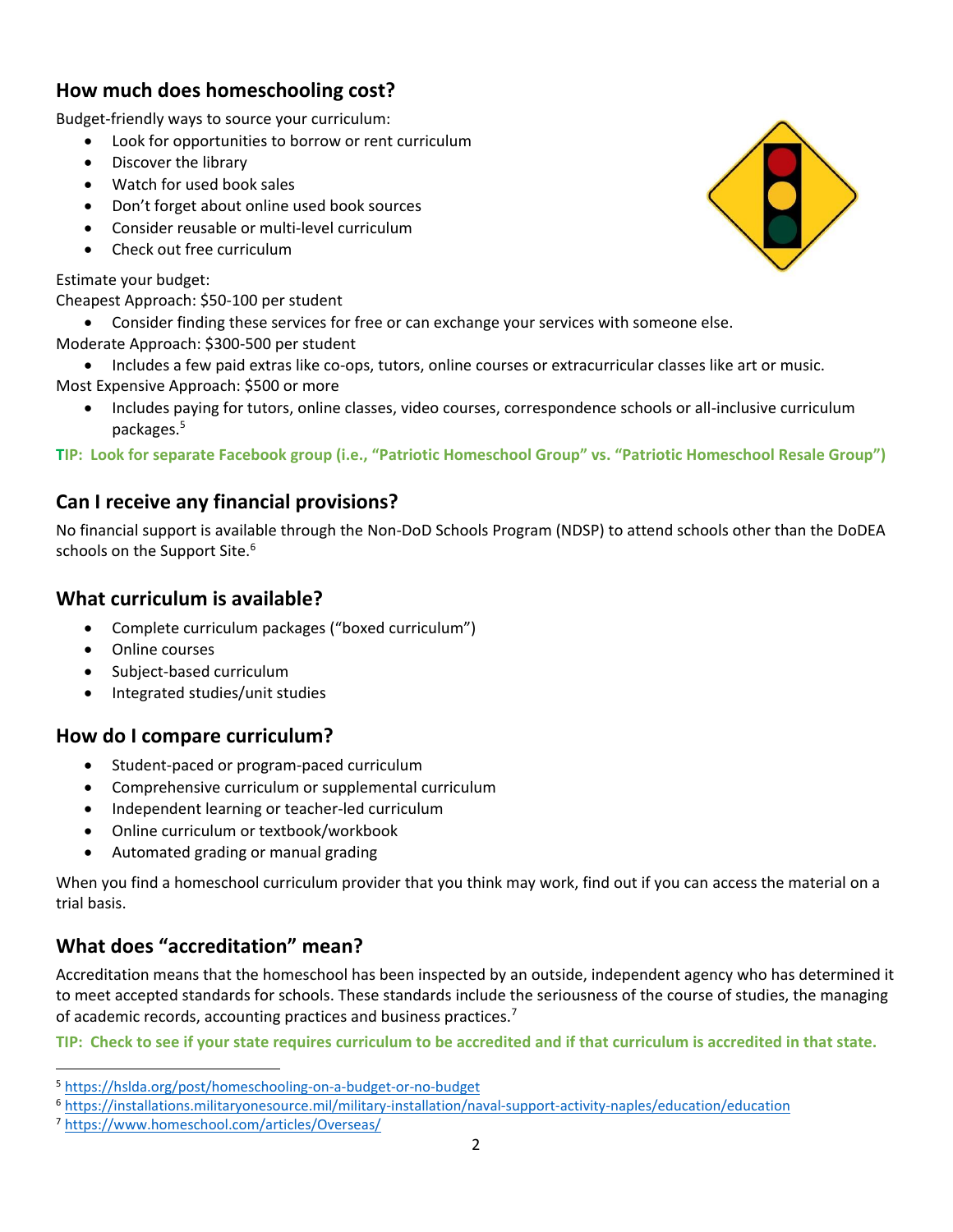## **Can I access academic and extracurricular classes through DoDEA?**

- 1. Dependent students who would be eligible to enroll in a DoDEA school on a space-required, tuition-paying status would be entitled to use or receive the specified auxiliary services offered by that DoDEA school on a tuition-paying basis.
- 2. Dependent students who would be eligible to enroll in a DoDEA school on a space-available, tuition-free status would be entitled to use or receive the specified auxiliary services offered by that DoDEA school, if space is available and on a tuition-free basis.
- 3. Dependent students who would be eligible to enroll in a DoDEA school on space-available, tuition-paying status would be entitled to use or receive the specified auxiliary services offered by that DoDEA school, if space is available and on a tuition-paying basis.

Allow eligible home-school students who meet eligibility requirements to enroll in a DoDEA school to enroll in one class, but no more than three (3) classes and/or receive special education or related services.

See full DoDI at [https://www.dodea.edu/Offices/PolicyAndLegislation/upload/DoDEA-AI-1375-01-Home-School-](https://www.dodea.edu/Offices/PolicyAndLegislation/upload/DoDEA-AI-1375-01-Home-School-Students-Change-1.pdf)[Students-Change-1.pdf](https://www.dodea.edu/Offices/PolicyAndLegislation/upload/DoDEA-AI-1375-01-Home-School-Students-Change-1.pdf)

## **DoDEA Virtual School resources**

DoDEA Virtual High School (grades 9-12)<https://www.dodea.edu/dvhs/index.cfm> DoDEA Virtual School (grades K-8)<https://www.dodea.edu/DVSK8/index.cfm> European PTA (EPTA) Virtual Parent Connection<https://www.facebook.com/groups/EPTAVPC/>

## **What are learning groups?**

- Informal co-ops
- Formal co-ops or resource centers
- Hybrid, cottage or university-model schools
- Online courses
	- o Live classes
	- $\circ$  Self-paced classes<sup>8</sup>

# **What is an umbrella school?**

An umbrella school is an alternative education school that serves to oversee the homeschooling of children to fulfill government educational requirements.

Umbrella schools vary greatly in what they offer and cost. Some offer group classes, a defined curriculum, sports, fieldtrips, standardized testing. Others exist only to meet the minimum legal requirements, allowing parents choose their curriculum and methods of teaching as well as freedom from an annual evaluation or testing requirement. Additionally, some umbrella schools follow a specific faith, while others are secular.<sup>9</sup>

# **Educational approach**

There are roughly seven main approaches to homeschooling: Classical, Charlotte Mason, Montessori, Unschooling, School-at-Home, Unit studies and Eclectic education methods.

Read more details, including the benefits and drawbacks of each, at [https://thebestschools.org/magazine/homeschool](https://thebestschools.org/magazine/homeschool-style-right/#:~:text=best%20suits%20you.-,Overview,of%20the%20benefits%20and%20drawbacks)[style-right/#:~:text=best%20suits%20you.-,Overview,of%20the%20benefits%20and%20drawbacks.](https://thebestschools.org/magazine/homeschool-style-right/#:~:text=best%20suits%20you.-,Overview,of%20the%20benefits%20and%20drawbacks)

<sup>8</sup> <https://hslda.org/post/what-are-homeschool-learning-groups>

<sup>9</sup> [https://en.wikipedia.org/wiki/Umbrella\\_school](https://en.wikipedia.org/wiki/Umbrella_school)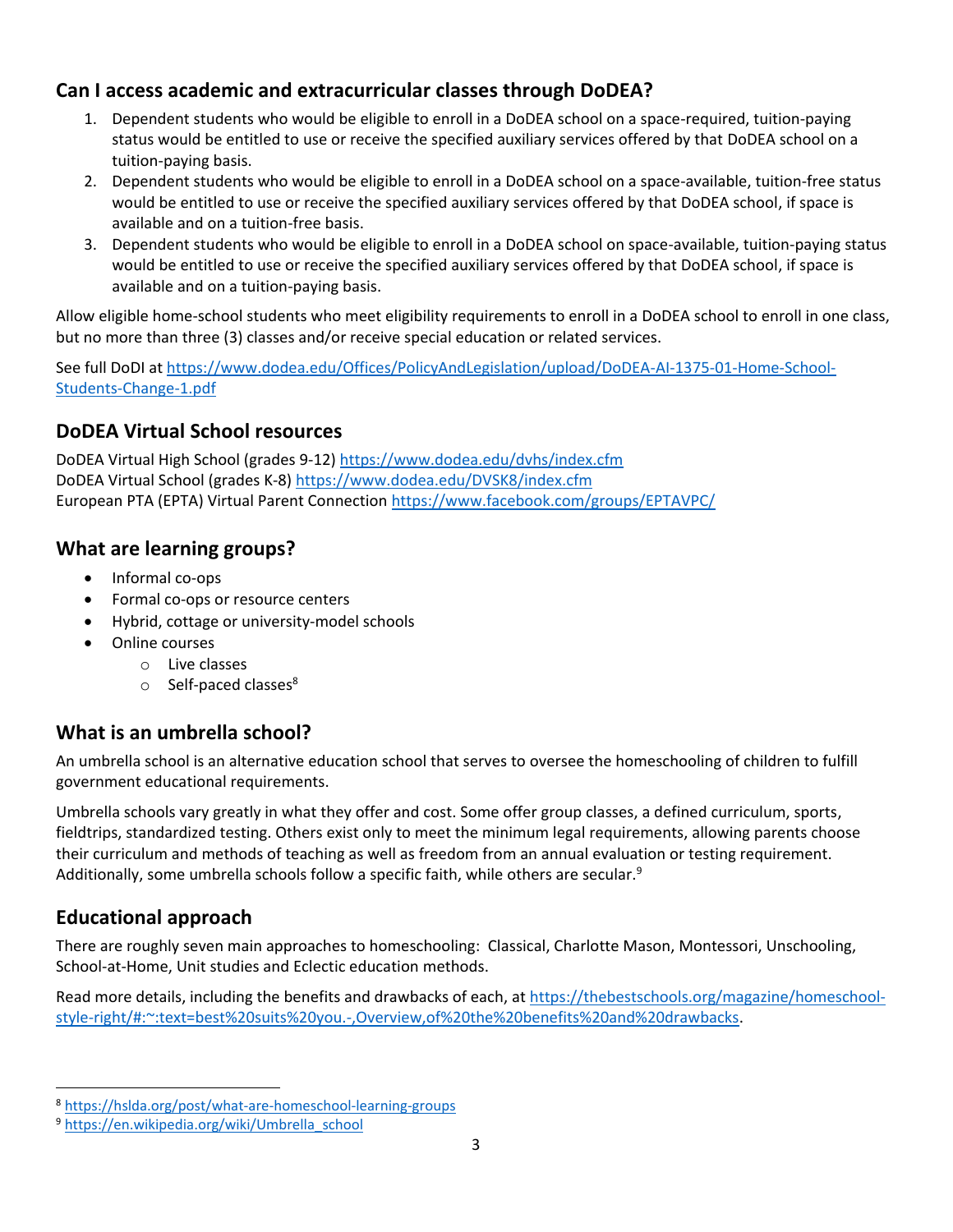# **Learning styles**

Most experts generally believe there are seven learning styles. These include:

- 1. Visual: Using pictures, graphs and other things that your child can observe.
- 2. Aural: Using sounds, music and verbal presentations to make a point.
- 3. Verbal: Using reading and writing to express the lesson.
- 4. Physical: Using a sense of touch and hands-on activities to teach your child.
- 5. Logical: Using reasoning, numbers and strategies to learn.
- 6. Social: Using groups and learning with others to teach your child.
- 7. Solitary: Using self-study and independent learning tools to learn tasks.<sup>10</sup>

See<https://www.learning-styles-online.com/overview/> for further details. Through online search engines, there are several websites that offer quizzes to help assess your student's style.

## **Where can I find groups?**

- Facebook
- Homeschool website directories
- Local librarian
- Online search engines

## **How can I meet and connect with others during COVID-19?**

Many groups are offering:

- Group movie watching
- Online co-op classes
- Outdoor fieldtrips
- Safe game server set-ups
- Online video meetings (for parents and for students)
- Meet and greets

#### **More choices for your high schooler**

- Parent-taught courses
- Co-op courses
- Online courses (aka distance learning)
- Dual-enrollment courses
- Tutorial courses

#### **General homeschool resources**

Homeschool Legal Defense Association [www.hslda.org](http://www.hslda.org/) Homeschool.com [www.homeschool.com](http://www.homeschool.com/)

#### **General curriculum, course and tutor supports**

Cathy Duffy—curriculum reviews [https://cathyduffyreviews.com/#](https://cathyduffyreviews.com/)

Common Core Curriculum—list of standards by grade [www.corestandards.org](http://www.corestandards.org/)

HSLDA High School Course Tutorial [https://hslda.org/post/online-co-op-tutorial-which-high-school-courses-are-right-for](https://hslda.org/post/online-co-op-tutorial-which-high-school-courses-are-right-for-my-teen)[my-teen](https://hslda.org/post/online-co-op-tutorial-which-high-school-courses-are-right-for-my-teen)

Tutor.com—free 24/7 Tutor support for active-duty military (and DoD through June 2021) [www.Tutor.com/military](http://www.tutor.com/military) Navy MWR Digital Library-academic support and lending libraries<https://www.navymwrdigitallibrary.org/>





<sup>10</sup> <https://www.time4learning.com/vs/other-curricula.html>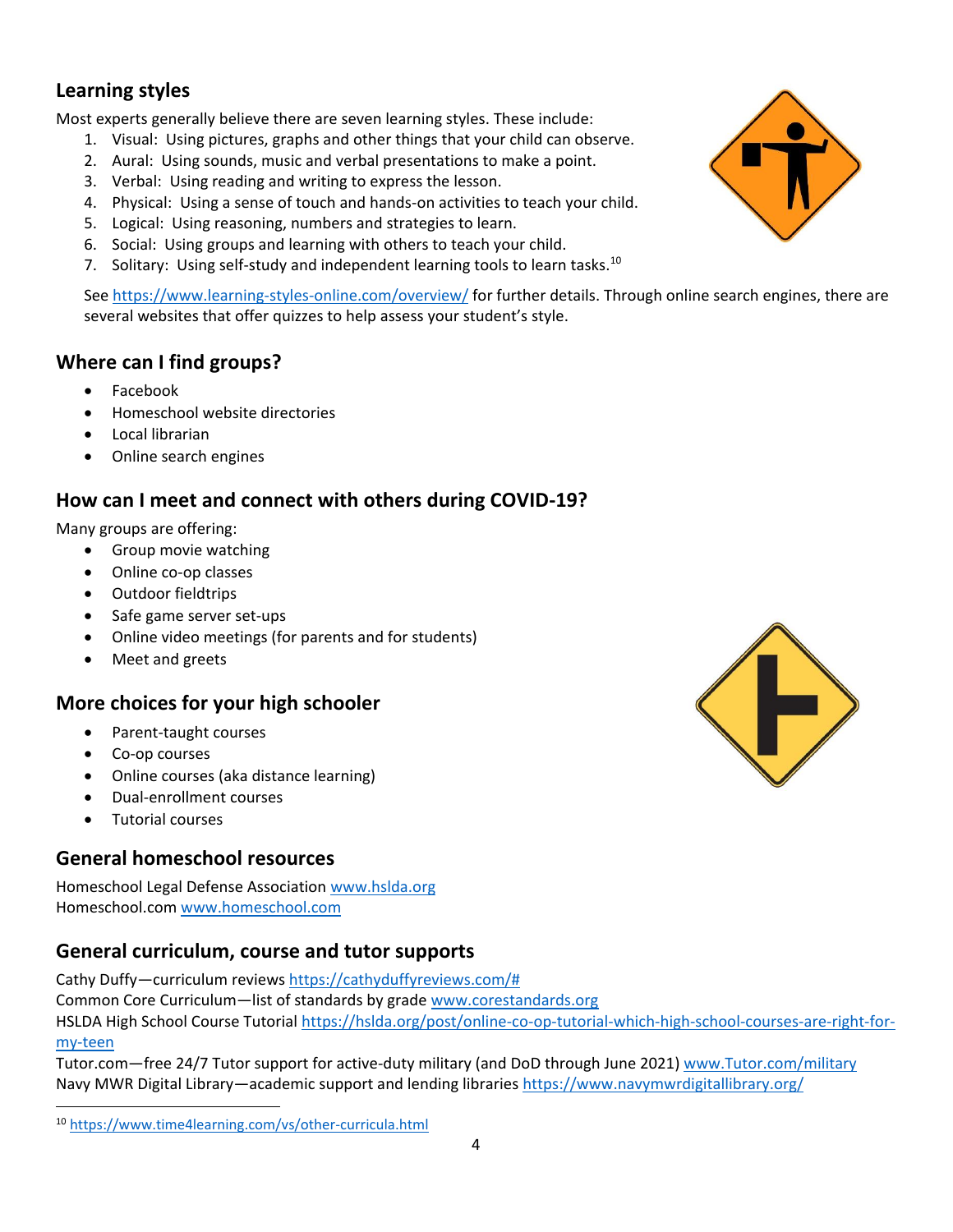# **Sigonella-specific support**

Homeschooling in Sigonella Italy<https://www.facebook.com/groups/105935922822895>

## **Military-specific group support**

Military Families Homeschool<https://www.facebook.com/groups/569811153040974/> Military Families Homeschooling Overseas<https://www.facebook.com/groups/206078672874423/> Military Homeschool Family Network<https://www.facebook.com/MilitaryHomeschoolFamilyNetwork> Military Homeschoolers Grou[p https://www.facebook.com/groups/militaryhomeschoolersgroup/](https://www.facebook.com/groups/militaryhomeschoolersgroup/) Military Families Homeschooling Overseas<https://www.facebook.com/groups/overseashomeschoolers/>

#### **Popular tutor websites mentioned by Sigonella families**

Khan Academy [www.khanacademy.org](http://www.khanacademy.org/) Outschool [www.outschool.com](http://www.outschool.com/) Tutor.com [www.tutor.com/military](http://www.tutor.com/military) Varsity Tutors [www.varsitytutors.com](http://www.varsitytutors.com/) YouTube [www.youtube.com](http://www.youtube.com/)

# **Popular online school/course options mentioned by Sigonella families**

Abeka [www.abeka.com](http://www.abeka.com/) Acellus Academy [www.acellusacademy.com](http://www.acellusacademy.com/) Bridgeway Academy <https://www.homeschoolacademy.com/home-school-programs/> BYU Online High Schoo[l www.hs.byu.edu/home](http://www.hs.byu.edu/home) Calvert Curriculum<https://www.calverteducation.com/curriculum> Classical Conversation[s www.classicalconversations.com](http://www.classicalconversations.com/) Connections Academ[y www.connectionsacademy.com](http://www.connectionsacademy.com/) K12 [www.k12.com](http://www.k12.com/) Liberty University Online Academ[y www.liberty.edu/online-academy](http://www.liberty.edu/online-academy) Oak Meadow<https://www.oakmeadow.com/> Power Homeschool [www.powerhomeschool.org](http://www.powerhomeschool.org/) Sonlight [www.sonlight.com](http://www.sonlight.com/) Time4Learnin[g www.time4learning.com](http://www.time4learning.com/)

# **Popular curriculum or enrichment resources mentioned by Sigonella families**

A2Z Homeschool Online Director[y www.a2zhomeschooling.com](http://www.a2zhomeschooling.com/) ABC Mouse [www.abcmouse.com](http://www.abcmouse.com/) Blossom and Root<https://blossomandroot.com/> Homeschool Buyer's Co-op<https://www.homeschoolbuyersco-op.org/> IX[L www.ixl.com](http://www.ixl.com/) Teachers Pay Teacher[s www.teacherspayteachers.com](http://www.teacherspayteachers.com/)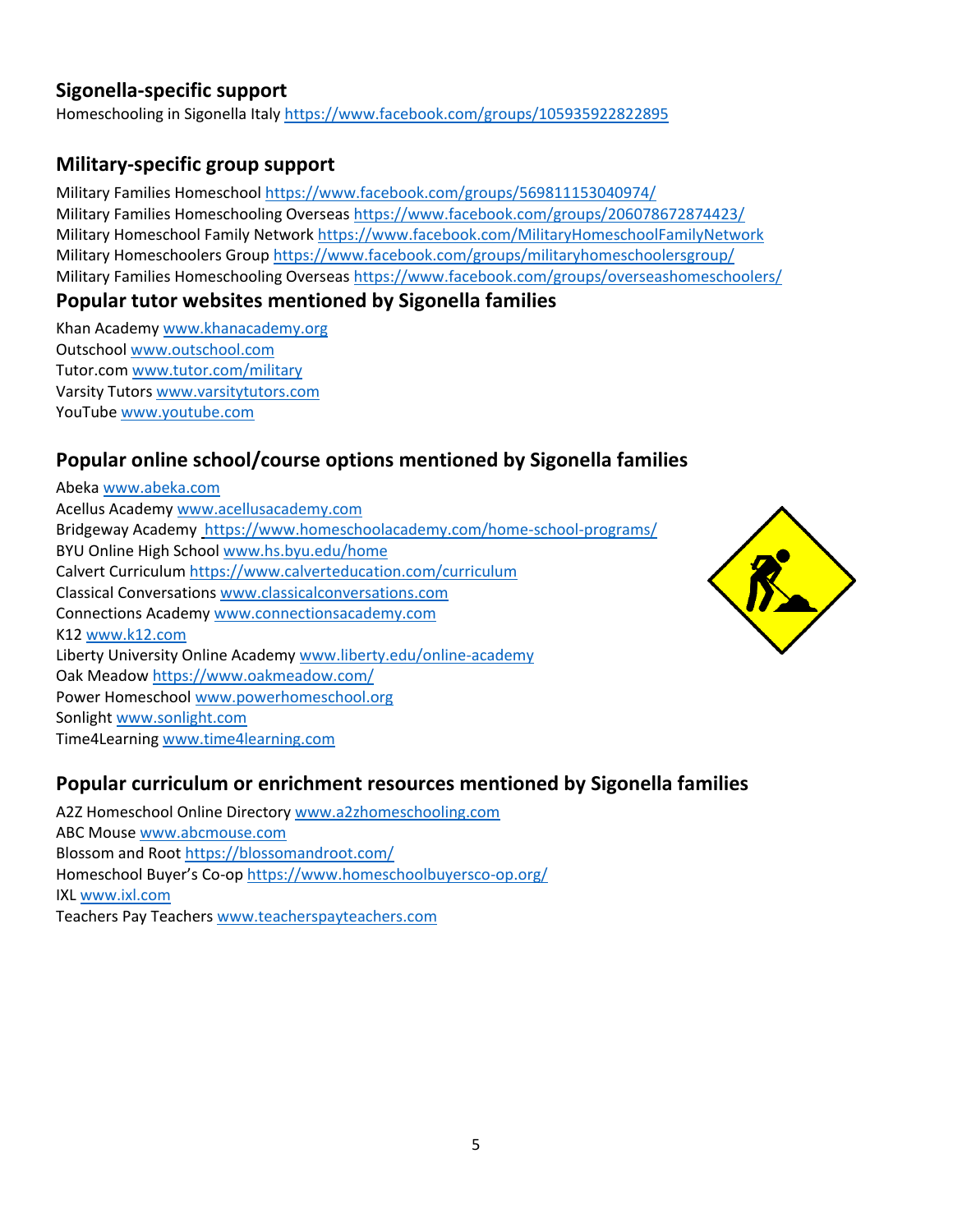# **What if I want short-term homeschooling?**

- Focus on the four major subjects: Math, Language Arts, Science and Social Studies
- Look for local homeschool groups/co-ops
- Look for short-term curriculum websites
- Consider a boxed curriculum
- Research public schools online
- Purchase workbooks
- Download pintables
- Take advantage of enrichment websites
- Ask the local librarian about local groups, resources, events and activities
- Ask for current and upcoming school lesson plan calendars from teachers
- Review DoDEA curriculum standards and course sequencing [\(https://www.dodea.edu/Curriculum/index.cfm\)](https://www.dodea.edu/Curriculum/index.cfm)
- Review grade level curriculum and standards on state education websites
- Review state learning benchmarks on State education websites
- Review Common Core standards [\(www.corestandards.org\)](http://www.corestandards.org/)
- Research reading level benchmarks through comparison charts [\(https://www.readinga-z.com/learninga-z](https://www.readinga-z.com/learninga-z-levels/level-correlation-chart/)[levels/level-correlation-chart/\)](https://www.readinga-z.com/learninga-z-levels/level-correlation-chart/)
- Reach out to the local military branch School Liaison Officer for local and current insight [\(https://www.dodea.edu/Partnership/SLO.cfm\)](https://www.dodea.edu/Partnership/SLO.cfm)

**TIP: If you believe you will be returning to a classroom setting, consider choosing options with "standards-based curriculum" to stay on target with current learning objectives and timelines.**

#### **What is the best way to keep records?**

- Home Study Educational Plan offered by NDSP [\(https://www.dodea.edu/nonDoD/generalInformation/educationalOptions/ndspHomeStudy.cfm\)](https://www.dodea.edu/nonDoD/generalInformation/educationalOptions/ndspHomeStudy.cfm)
- Record keeping tools: binders, photo albums, file folders, homeschool planners, online recordkeeping services or software, etc.
- Online/charter school teacher
- Private companies
- Free online templates
- HSLDA's fee-based Transcript Service<https://store.hslda.org/hsldas-transcript-service-p962.aspx>
- HSLDA's free high school transcript template<https://hslda.org/post/free-high-school-transcript-templates>
- How to grade high school assignments<https://hslda.org/post/how-to-grade-high-school-assignments>
- How to calculate a GPA<https://hslda.org/post/how-to-calculate-a-grade-point-average-gpa>

**TIP: Many families keep course descriptions as well because they present a detailed record of their homeschool program.**

#### **What if I have a child with special education needs?**

Consider asking the following questions when reviewing and comparing your opportunities:

- How are special education services provided?
- How do teachers/learning coaches/parents contribute to the Individual Education Plan (IEP) or 504 process?
- How is it determined that a student is eligible to receive special education?
- Does the charter/academy belong to Special Education Local Plan Area (SELPA)? Do the charter SELPA partners develop policies and procedures, distribute federal and state special education funds and provide a range of professional development relating to special education?
- Will I need to find my own local Special Education Professional?
- Will I need to create my own Student Education Plan (SEP)?